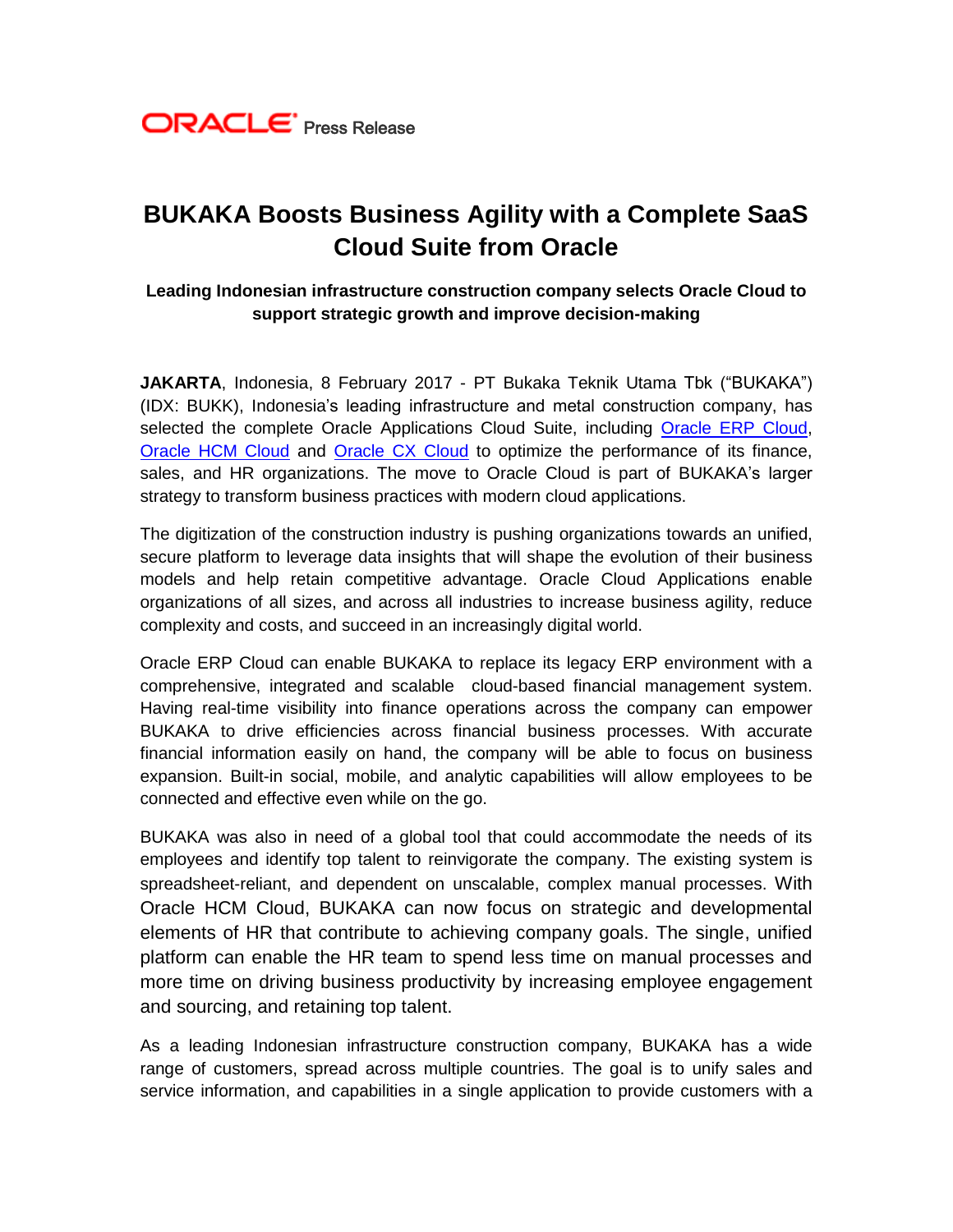truly personalized experience at all touch points. The Oracle CX Cloud Suite helps the company ensure the customer experience they provide propels organizational innovation, and improves business results.

"We wanted to modernize our systems by moving to the Cloud, but we also wanted a single, unified solution that comprehensively addressed a wide range of our global business areas, with room to grow," said Irsal Kamarudin, President Director BUKAKA. "With the support of Oracle's Cloud solutions, we now have the modern tools at our fingertips that will enable us to manage our business operations, serve our workforce, and most importantly, delight our customers and partners."

"We are delighted to be a part of BUKAKA's journey in modernizing their business. They were looking to integrate modern best practices into their business, in other words, adopt solutions that can help them meet their business requirements and deliver quick return on investment. It underscores BUKAKA's vision to leverage Cloud technology as a key differentiator to drive business success," said Erwin Sukiato, Managing Director, Oracle Indonesia.

## **Supporting Resources**

- To learn more about [Oracle ERP Cloud,](https://cloud.oracle.com/erp-cloud) follow [@oracleerpcloud on Twitter,](https://twitter.com/oracleerpcloud) and join the Facebook conversation at [Oracle ERP Cloud](https://www.facebook.com/OracleERPCloud/)
- To learn more about [Oracle CX Cloud,](https://www.oracle.com/applications/customer-experience/index.html) follow [@OracleCX on Twitter,](https://twitter.com/oraclecx) and join the Facebook conversation at [Oracle Customer Experience](https://www.facebook.com/OracleCustomerExperience/)
- To learn more about [Oracle HCM Cloud,](http://www.oracle.com/us/products/applications/human-capital-management/products/index.html) follow [@OracleHCM on Twitter](https://twitter.com/oraclehcm) or [Facebook,](https://www.facebook.com/OracleHCM) or read the [Modern HR in the Cloud blog](https://blogs.oracle.com/OracleHCM/)

## **About BUKAKA**

BUKAKA is a public listed company on Indonesia Stock Exchange (IDX), who started its business since October 1978 as a small scale automotive workshop producing fire truck. For nearly four decades, BUKAKA today has evolved into a holding company as well as an operating company with focus on Engineering, Procurement, and Construction (EPC), Energy, and Investment. BUKAKA has 9 business units and 5 subsidiaries. For more information on BUKAKA, visit [www.bukaka.com.](http://www.bukaka.com/)

## **About Oracle**

Oracle offers a comprehensive and fully integrated stack of cloud applications and platform services. For more information about Oracle (NYSE:ORCL), visit [oracle.com.](http://www.oracle.com/)

## **Trademark**

Oracle and Java are registered trademarks of Oracle and/or its affiliates. Other names may be trademarks of their respective owners.